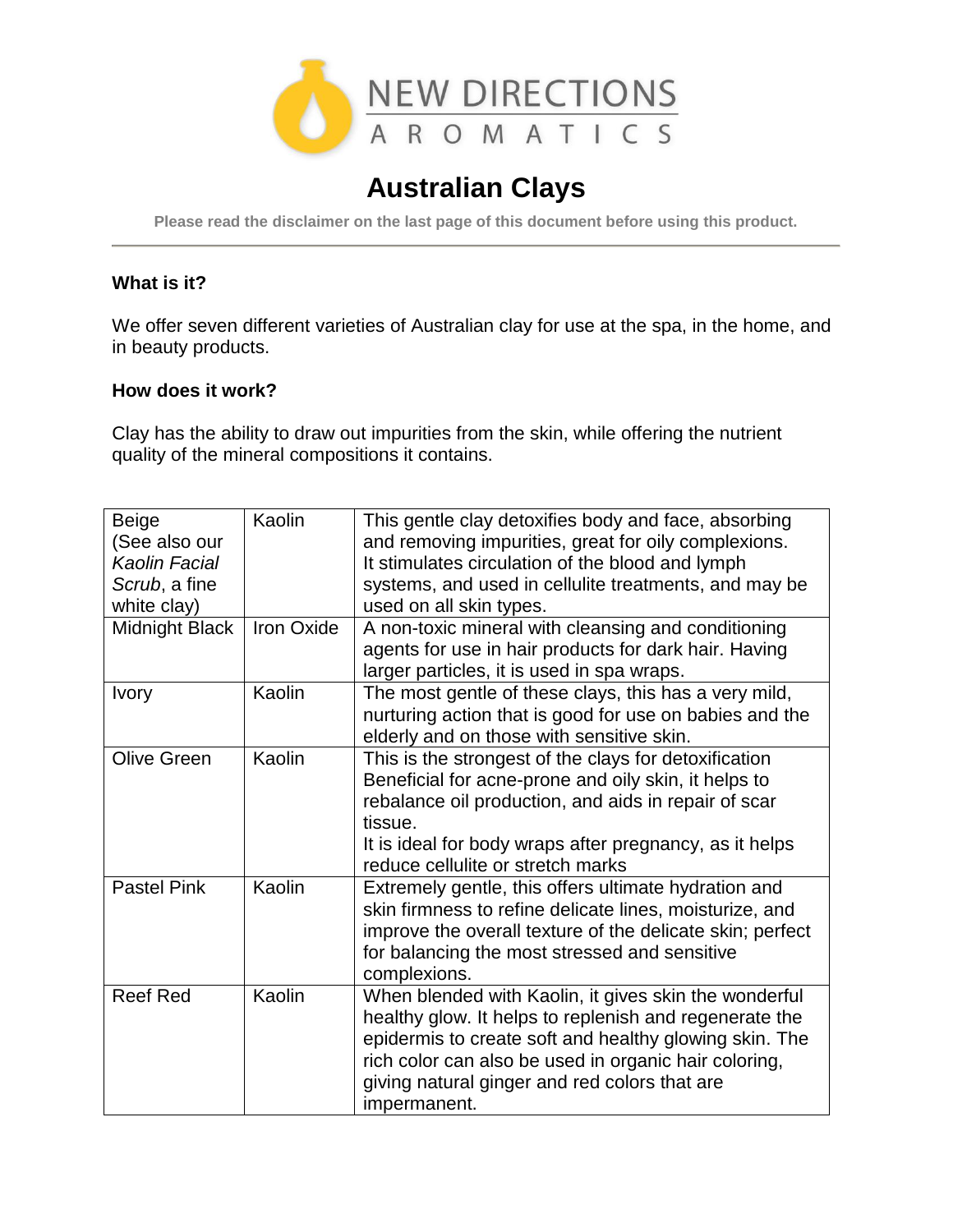

| Washed Blue<br><b>Bentonite</b> | Derived from weathered volcanic ash, this clay can be<br>used to wash away the impurities used in the treatment<br>of oily and problematic skin. It regulates sebum flow,<br>cleanses hair follicles, and dissolves impurities on the<br>skin. |
|---------------------------------|------------------------------------------------------------------------------------------------------------------------------------------------------------------------------------------------------------------------------------------------|
|---------------------------------|------------------------------------------------------------------------------------------------------------------------------------------------------------------------------------------------------------------------------------------------|

# **Recipe:**

# **Red Highlights Conditioning Treatment, and Shampoo**

Mix  $\frac{1}{2}$  t. of Australian Red Reef Clay into  $\frac{1}{2}$  c. conditioner, and paint hair with a beautician's colouring brush. Cover with shower cap for 40 minutes, then rinse out thoroughly. If hair is too oily or limp after rinsing, wash with a little shampoo (also using  $\frac{1}{2}$  t. to 1 t. clay to  $\frac{1}{2}$  c. shampoo). You may also use this shampoo for ginger tints or copper blonde tints, and boost it with the conditioning colour treatment.

## **Tips:**

- This should rinse easily off the skin, but it may stain the shower liner and caulking.
- This is excellent for those who are sensitive to chemical hair colorants.